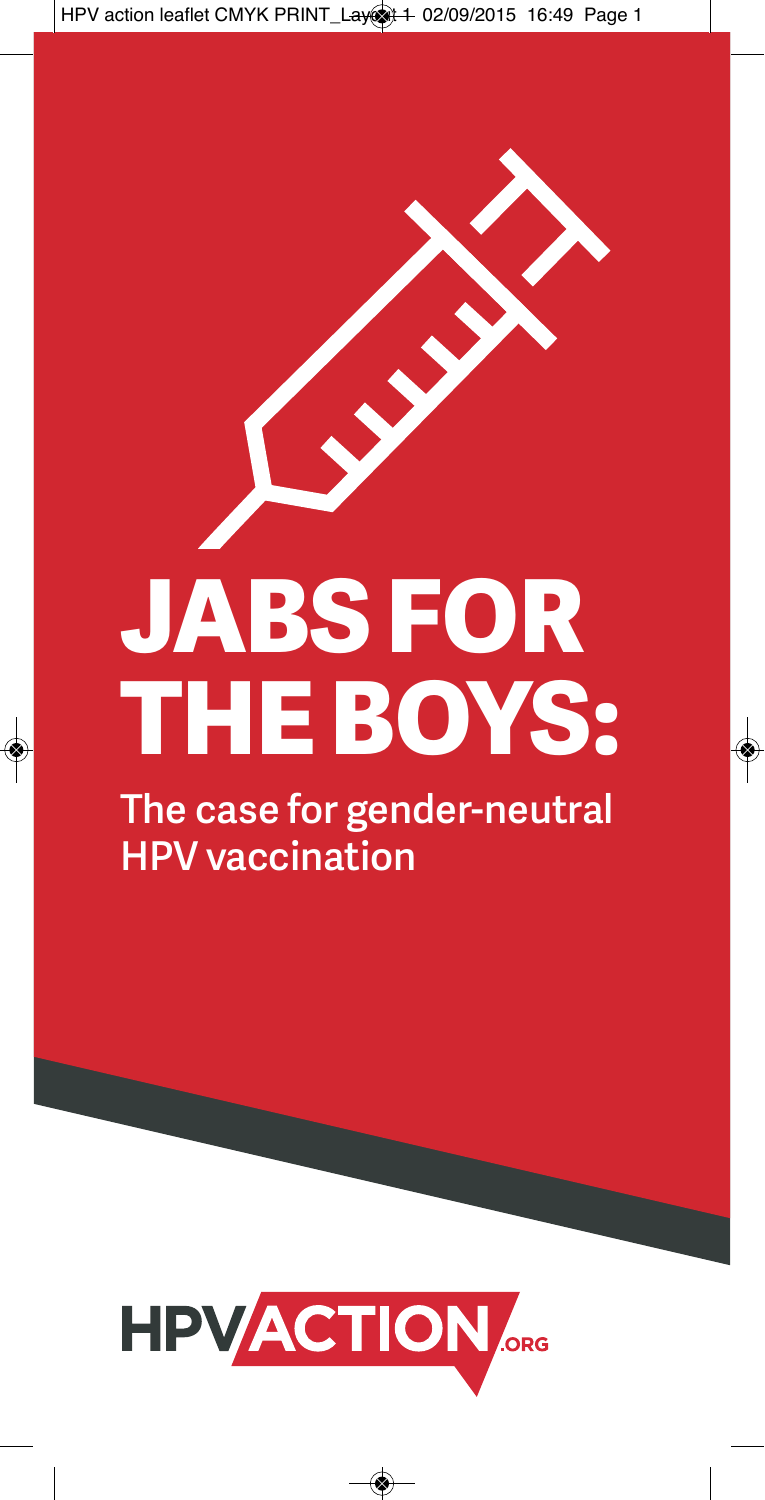HPV Action believes that the UK national HPV vaccination programme should include both boys and girls to prevent a range of HPV-related conditions, including cancers and genital warts. This would improve public health, tackle health inequalities and be cost-effective.

#### **Key messages**

- HPV is a very common sexually transmitted infection that is responsible for 5% of all cancers. It also causes genital warts.
- Over 2,000 men a year in the UK are diagnosed with an HPV-related cancer and 48,000 with genital warts. Incidence rates of HPV-related anal and head and neck cancers are increasing rapidly.
- Vaccinating girls does protect some men against HPV but not men who have sex with men or men who have sex with unvaccinated women.
- Vaccination is most effective when delivered to boys and girls aged 12/13 years, before infection through sexual activity and when the immune response is greatest.
- Gender-neutral vaccination for all adolescent boys and girls is the only certain way of creating real 'herd immunity' against HPV infection.
- HPV Action estimates that the cost of vaccinating boys would be £20-22 million a year. This is modest when compared to the costs of treating HPV-related diseases.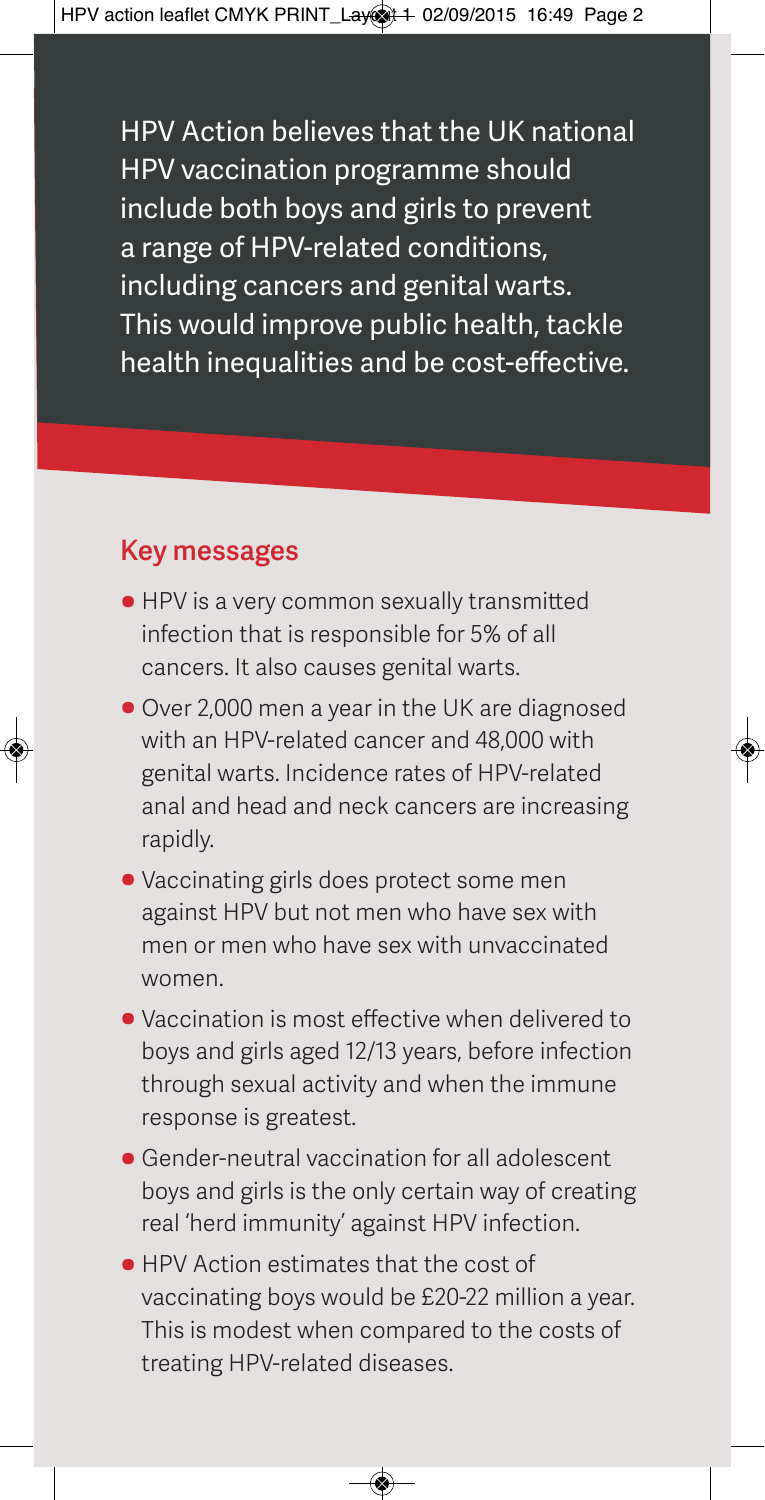- Support for HPV vaccination for boys as well as girls is now widespread and growing among clinicians, scientists, patient groups and policymakers. 85% of UK parents also believe that boys should be vaccinated against HPV.
- HPV vaccination for boys is now recommended in an increasing number of countries. Australia began to vaccinate all adolescent boys in 2013.
- The current timescale for a decision on vaccinating boys in the UK is far too long. 2020 has been mooted as a rollout date, seven years after the government's vaccination advisory committee (JCVI) began to look at the issue. 400,000 more boys are left at risk with each year that passes.
- It is unethical, discriminatory and poor public health policy to exclude boys from the HPV vaccination programme. It may also be in breach of equality legislation.
- The government must now act quickly to introduce gender-neutral HPV vaccination in the UK.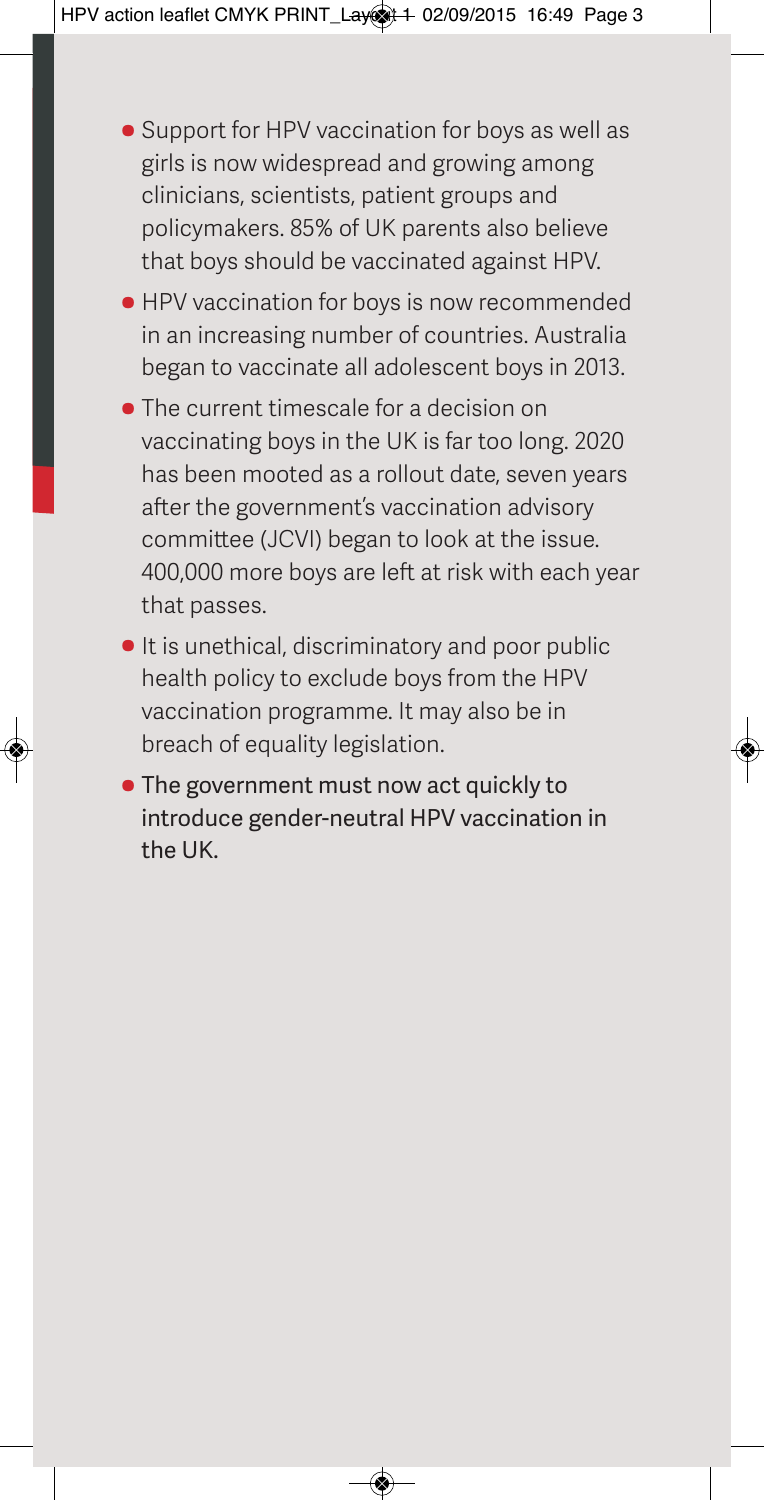#### **Introduction**

HPV vaccination for boys is now a very live health policy issue in the UK and elsewhere. The government's advisory body, the Joint Committee on Vaccination and Immunisation (JCVI), is looking at whether all adolescent boys should be included in the national vaccination programme. This programme has been vaccinating girls aged 12/13 since 2008.

HPV Action understands that the JCVI will – possibly in the autumn of 2015 – make a decision on the specific issue of whether men who have sex men (MSM) should be offered HPV vaccinations at sexual health clinics. The JCVI's decision on the vaccination of all boys is expected in 2017.

HPV Action believes that all adolescent boys should be vaccinated at the same time as girls. MSM should also be offered the vaccination because they receive no protection from a girlsonly programme and are at particular risk of HPV-related diseases. These steps are complementary and both are essential to reduce HPV infection and disease in men. However, vaccinating all boys is the most effective way to protect males against cancer, pre-cancers and genital warts.

The vaccination of boys is supported by HPV Action's 40 member organisations as well as the BMA and Jo's Cervical Cancer Trust. Cancer Research UK has stated that 'the most effective option for improving public health would be to offer HPV vaccination to both boys and girls at age 12/13.<sup>4</sup> An increasingly wide range of individual scientists, academics, clinicians, policymakers and politicians also support gender-neutral vaccination.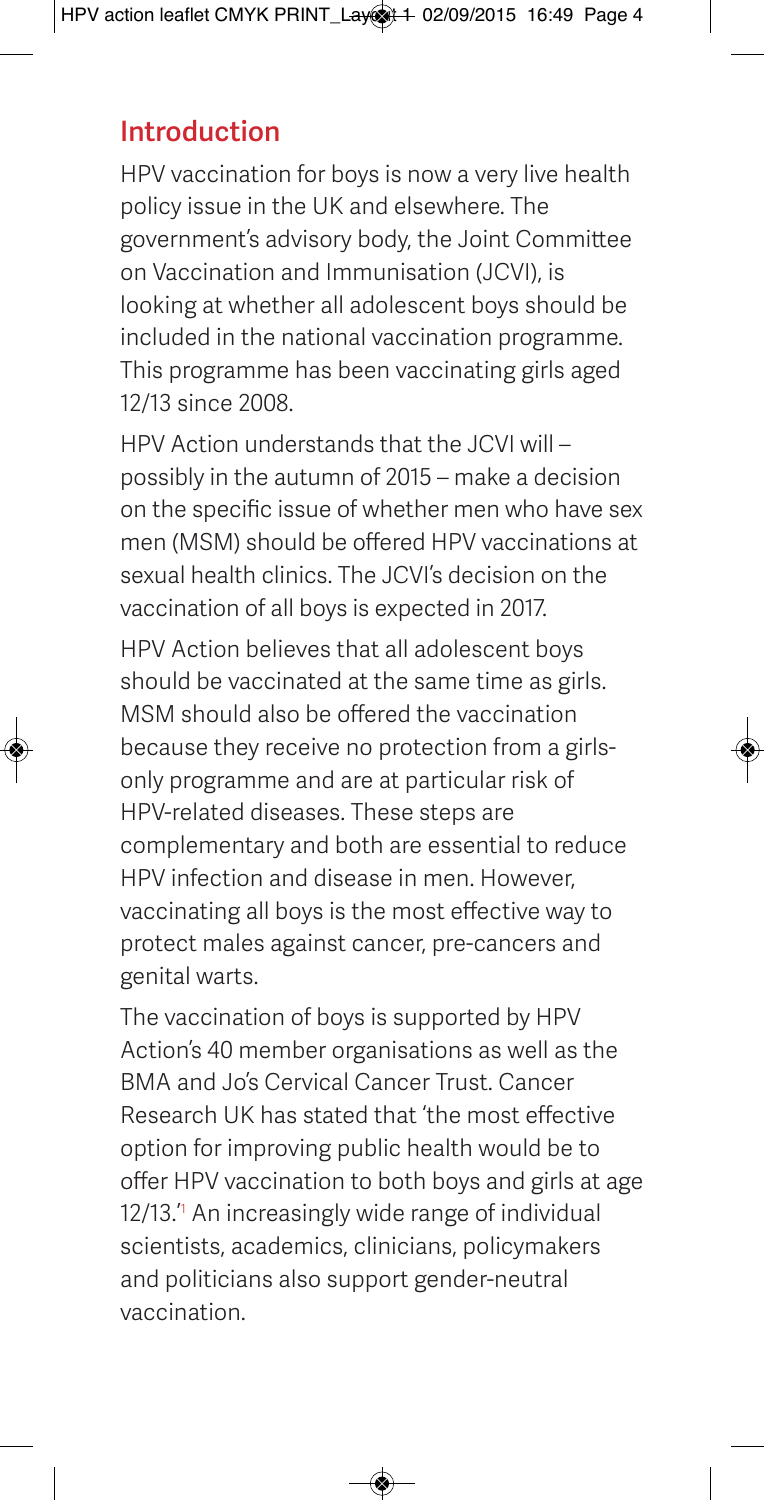## **Background**

Human papillomavirus (HPV) is a very common sexually transmitted infection. It is so prevalent that an estimated 70-80% of sexually active men and women acquire it at some point in their lives.<sup>2</sup> There is a 50-80% chance of HPV transmission following unprotected sexual intercourse with someone with a current HPV infection  $3$  Most people are unaware they have been infected and, fortunately, their bodies clear the infection naturally with no lasting harm. In an estimated 3- 10% of cases, especially among people with a weakened immune systems (e.g. because they are HIV-positive), the virus persists and can lead to serious health problems for both males and females.

HPV infection is widely known to be a cause of cervical cancer, but it is also associated with other anogenital cancers (vaginal, vulval, anal and penile) as well as several head and neck cancers. Overall, HPV is responsible for about 5% of all cancers worldwide. It also causes genital warts, a very common sexual health problem, and a rarer condition known as recurrent respiratory papillomatosis (RRP). RRP is an often disabling breathing disorder caused by non-cancerous tumours in the respiratory tract.

HPV Action estimates that, in the UK in 2011, HPV caused almost 5,000 new cancer cases in women and over 2,000 cases in men.<sup>4</sup> In addition, HPV causes around 39,000 new cases of genital warts in women and 48,000 cases in men each year. At any one time, some 1,200 people (men and women about equally) live with RRP.

The incidence of anal and head and neck cancers has increased significantly in recent years.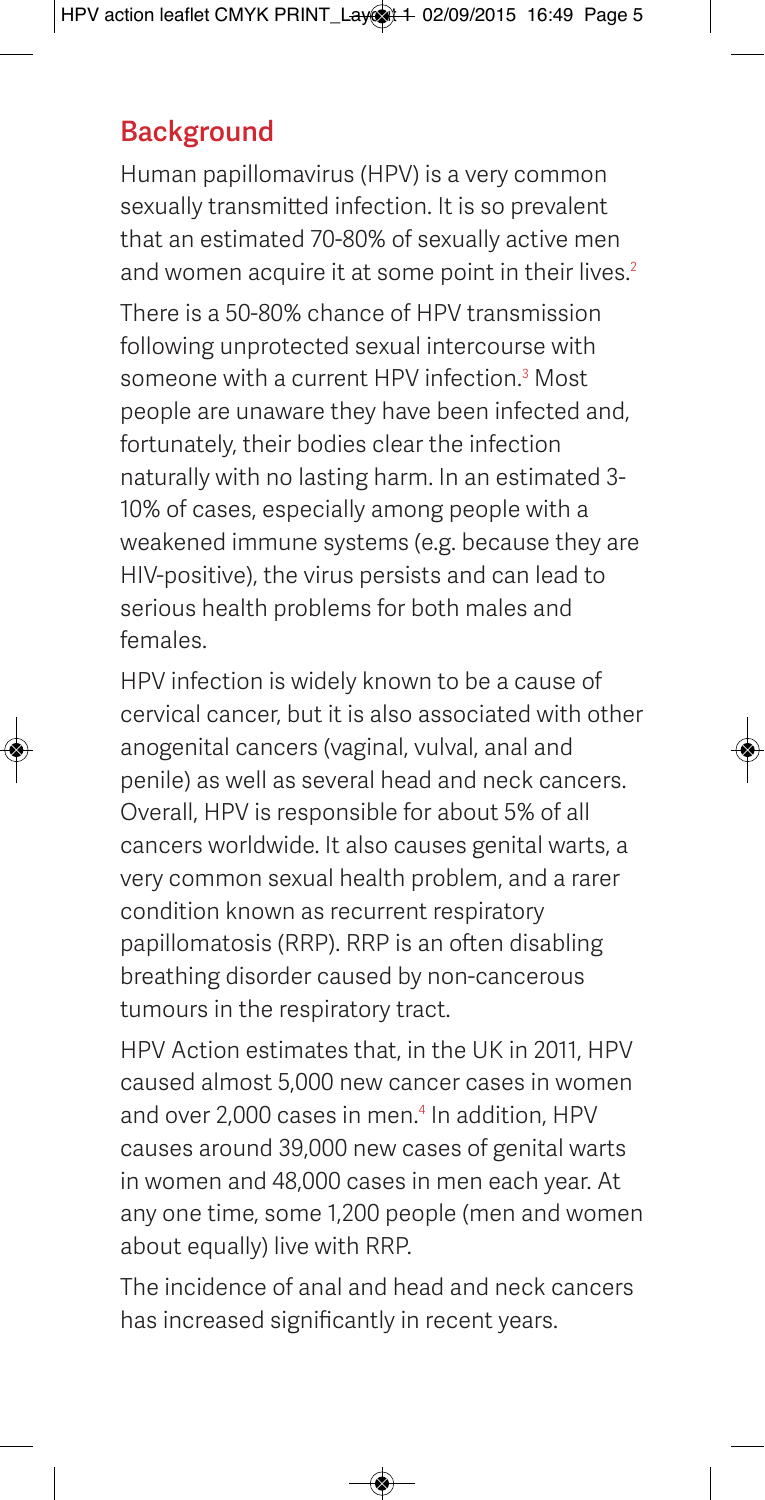The incidence rate of anal cancer in men in Great Britain has increased almost four-fold since 1975 and in women almost five-fold.<sup>5</sup> Anal HPV prevalence among women is twice that among men who have sex with women.<sup>6</sup> While anal cancer occurs most often in women, the incidence of anal cancer is highest in MSM. In fact, the incidence in MSM is estimated to be equivalent to that of cervical cancer in an unscreened population, and is even higher in HIVinfected MSM<sup>7</sup> Over 90% of anal cancers are caused by HPV.

An estimated 1,850 cases of head and neck cancer were caused by HPV in the UK in 2011, of which over 1,400 were in men. The incidence of these cancers is rising dramatically: the rate in men and women in England is expected to roughly double between 1995 and 2025.<sup>8</sup> The head and neck cancer site with the biggest increase is the oropharynx. Cancer in this site is caused by HPV in over 70% of cases and men are much more likely to be affected.

*Vaccination is the most effective way to protect against HPV infection and its related diseases, including cancer.*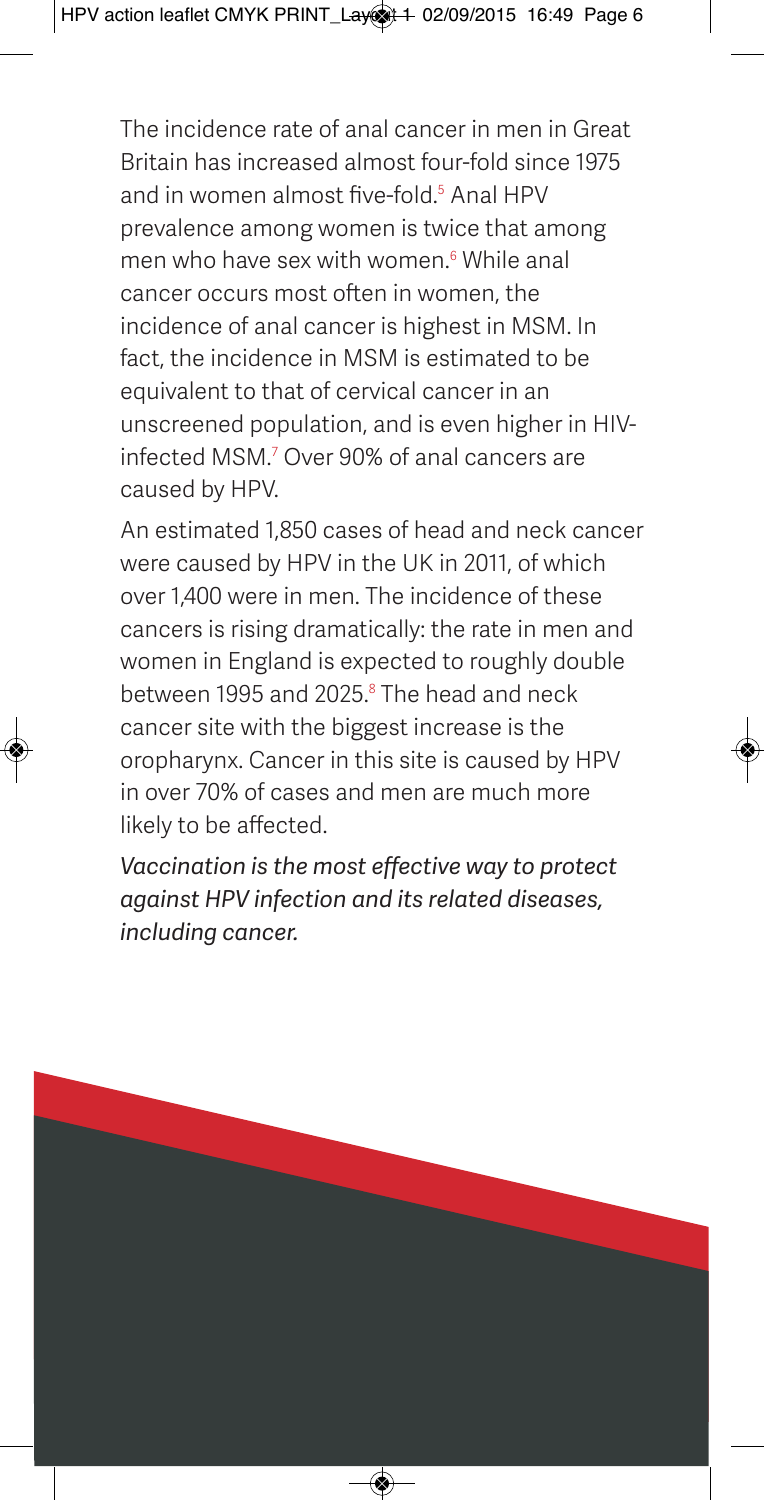## **Why vaccinate boys?**

There is no doubt that HPV causes disease in both sexes. However, it has been argued that there is no need to vaccinate boys if vaccination rates in girls are high enough (at least 80%) because the boys will be protected by the vaccinated girls. The latest data shows that almost 90% of girls in England now receive all their vaccine doses.<sup>9</sup>

Vaccinating girls does indeed reduce HPV infection in boys and leads to falls in the incidence of warts in males of the same age as vaccinated girls.<sup>10,11</sup> But the reduction in males is significantly smaller than in females and they remain at a higher risk of HPVrelated disease.

- Men who have sex with men (MSM) are completely unprotected by the vaccination of girls.
- Men who have sex with unvaccinated women continue to be at risk. This is a potentially large number of men since 20% of men in Britain aged 16-24 have had 10 or more female sexual partners<sup>12</sup>.
- Men who have sex with women in those areas of the UK where vaccination rates for girls are much lower than the national average, such as East Sussex, Cornwall and several London boroughs, are at greater risk of HPV infection.<sup>13</sup>
- Women in the UK who did not take up the offer of vaccination in adolescence may also be disproportionately likely to acquire or transmit HPV because being unvaccinated is a marker for high-risk sexual behaviour.<sup>14</sup> If men are vaccinated, unvaccinated women would also be less likely to be infected with HPV.
- There are women who come to the UK from countries where there is no HPV vaccination programme or where vaccination rates are very  $\frac{10^{15}}{2}$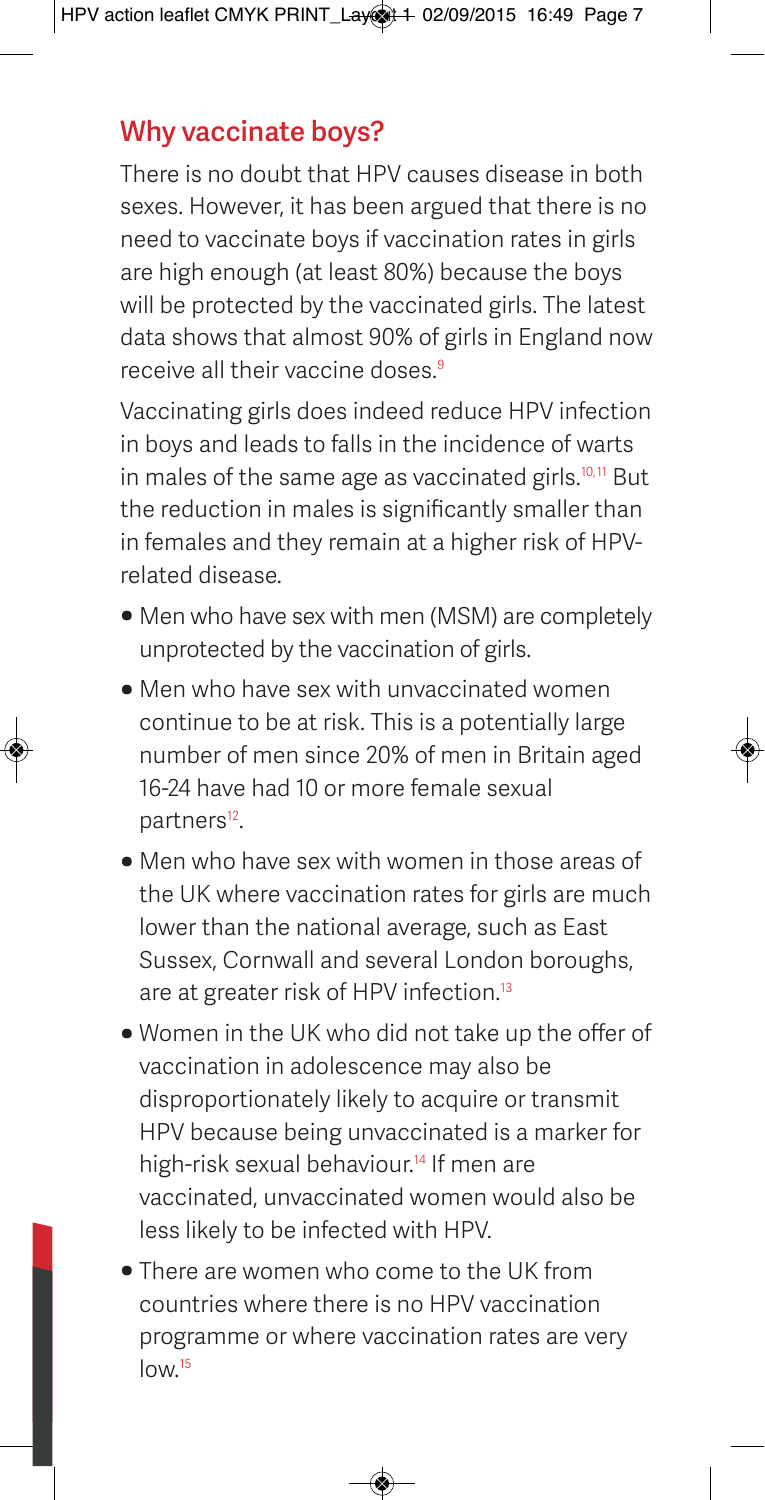- Men may have sexual contact with unvaccinated women when they visit other countries. 8% of men of all ages are thought to have had at least one sexual partner from outside the UK in the past five years and the proportion among younger men is far higher: 13% of 16-24 year olds and 15% of 25-34 year olds. $16$
- Men may have sex with women who are too old to have been eligible for HPV vaccination as an adolescent in the UK or elsewhere.
- The proportion of girls vaccinated through the national programme might fall in the future as a result of a vaccine scare similar to the one that impacted on MMR vaccination rates a decade or so ago. Vaccination rates have recently fallen sharply in Japan for this reason. $17$

While vaccinating girls in sufficient numbers will provide protection for some boys and men, it will not bring about the very important goal of 'herd immunity' (herd immunity occurs when a population has an immunization rate high enough that even those who are unvaccinated are protected from infection because of the very low infection rate among those who have been vaccinated).

#### **Men who have sex with men: a target for vaccination?**

MSM are the group of men most at risk of HPV infection and its consequences, particularly MSM who are HIV-positive. MSM are, for obvious reasons, completely unprotected by a girls-only vaccination programme, however high its uptake.

A vaccination programme targeted at MSM aged 16-40, to be delivered through sexual health clinics, is currently being considered by the JCVI.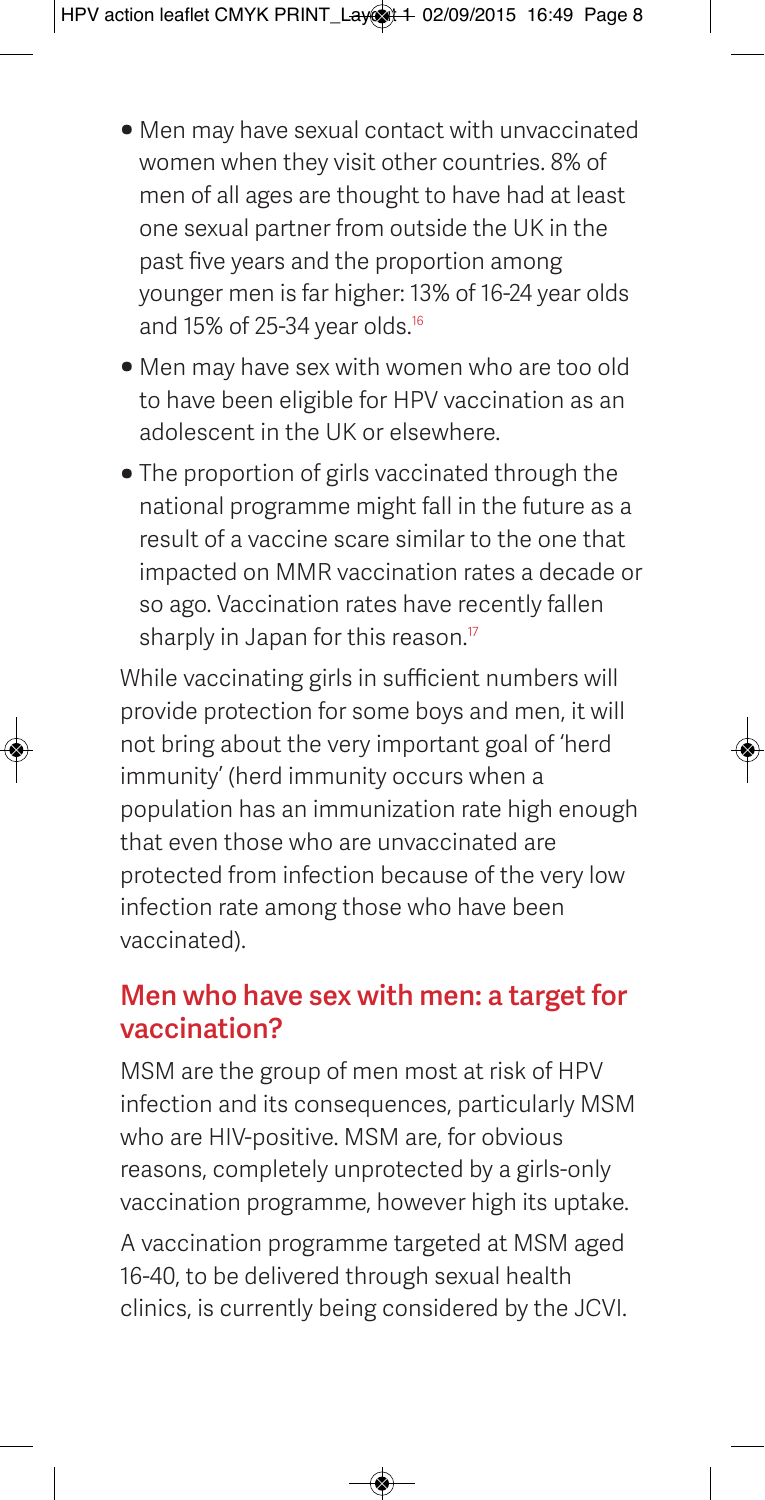HPV Action believes that such a programme would be valuable and help to reduce the risk of infection in those who receive the vaccination. However, there can be no certainty that enough of the MSM population will be reached – or reached at the optimal time – to produce herd immunity in this group.

- Offering HPV vaccinations to adult MSM would be less effective because many will already have been infected with HPV.18,19 Vaccination at a younger age also produces a much greater immune response providing a higher level of protection against infection in the future.
- The Stonewall health survey<sup>20</sup> found that 44% of gay and bisexual men had never discussed sexually transmitted infections with a healthcare professional, suggesting they may have never used a sexual health service.
- MSM who attend GUM clinics, often do not do so until their late 20s when they may well already have HPV.<sup>21</sup>

Despite advice that MSM should have an HIV and STI screen at least annually, and every three months if having unprotected sex with new or casual partners, an estimated 7,200 (16%) MSM who are living with HIV remain undiagnosed.<sup>22</sup>

It is best practice to vaccinate before 'sexual debut' and exposure to HPV. This is especially important for males because they have a poorer natural immune response HPV than females but a very good immune response to vaccination.23 But it would, of course, be neither ethical nor practical to try to identify and vaccinate adolescent boys who might later become MSM. The best way of protecting MSM is therefore to vaccinate all boys.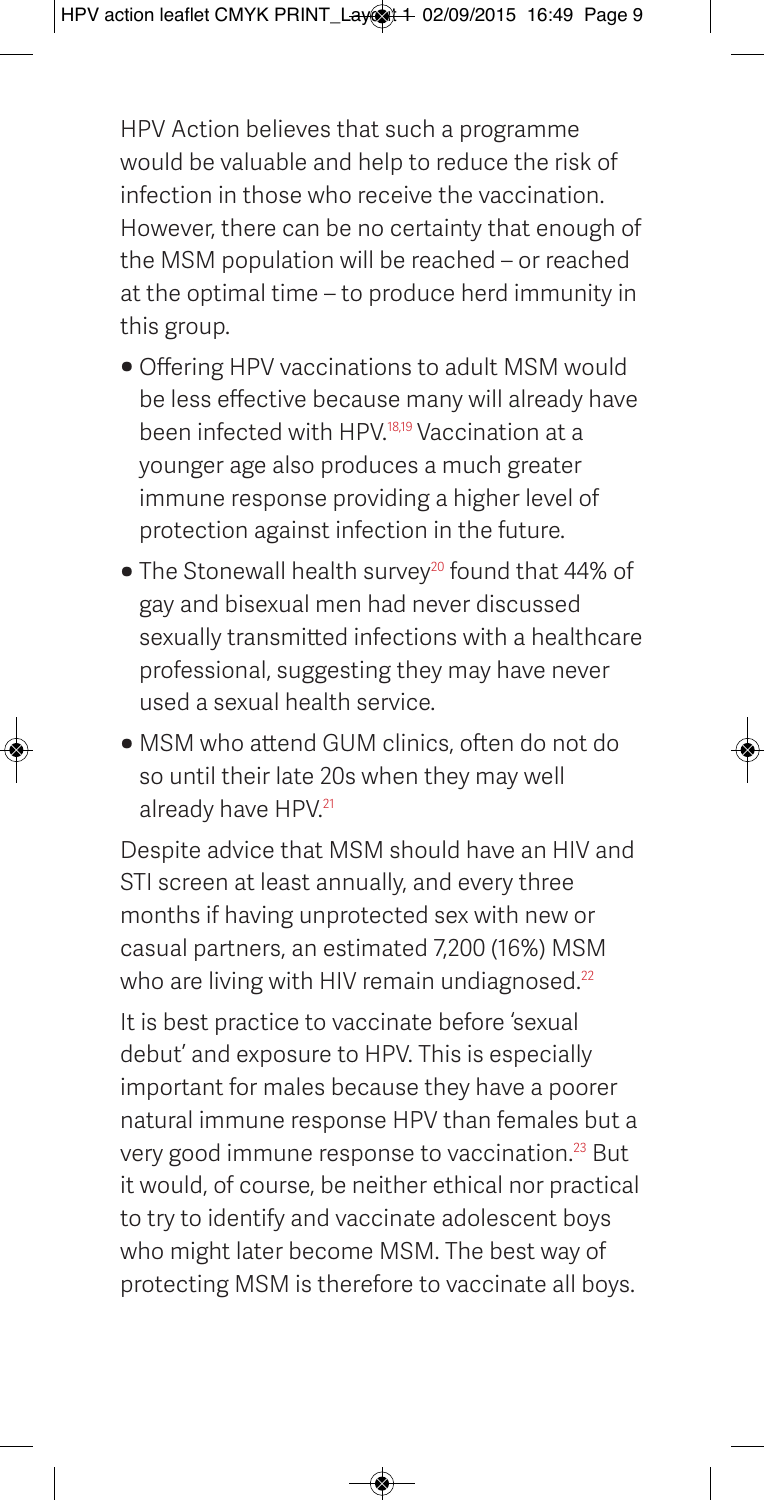# **Equity and justice**

HPV Action believes that it is unethical and discriminatory to withhold a medical intervention of proven effectiveness from a population group – in this case, males – that, if untreated, remains at risk of a range of potentially life-threatening diseases.

Vaccinating females only implies that they alone are affected by HPV-related diseases or are solely responsible for transmitting and preventing HPV. In reality, both men and women transmit HPV and both should be protected against this carcinogenic virus. Not vaccinating boys also minimises the importance of men's health.<sup>24</sup>

Excluding boys may be in breach of the Equality Act 2010, the Health and Social Care Act 2012's requirement for health inequalities to be reduced, and the NHS Constitution's commitment to provide 'a comprehensive service, available to all irrespective of gender [and] sexual orientation.'

A further equality issue is that an increasing number of parents, who are well-informed about HPV and who have the financial resources (typically about £400), are choosing to have their sons vaccinated privately. This inevitably means that males in lower-income groups will be left at greater risk of HPV-related diseases.

If a vaccination programme is introduced for MSM aged 16-40 this would create a new inequality because women, and men who have sex with women, in the same age group would be excluded even though they are also at risk.

# **Other countries**

The vaccination of boys as well as girls is now recommended in an increasing number of countries around the world: Australia, Canada, Israel, Switzerland and the USA. In Europe, HPV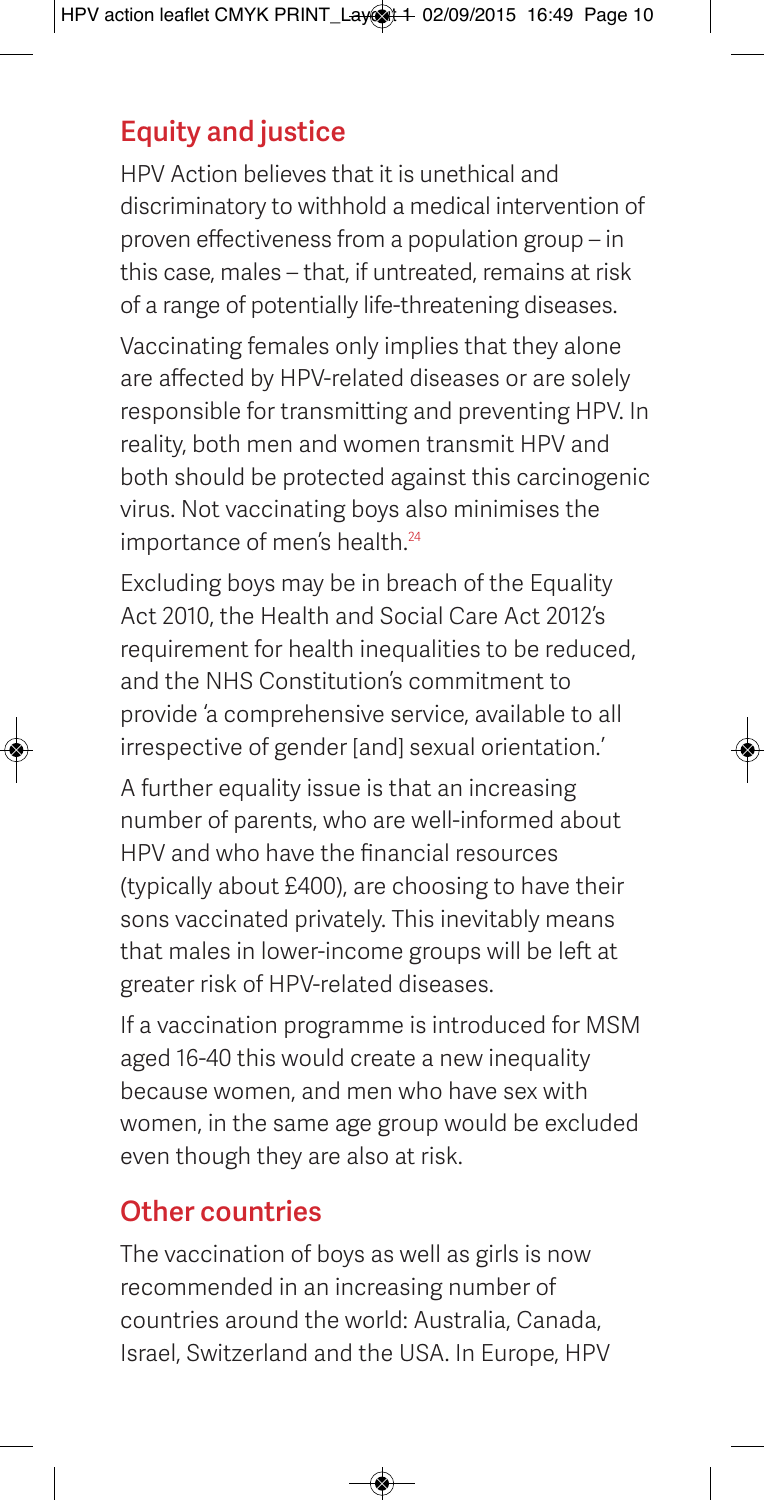vaccination for boys is now recommended in Austria and the German region of Saxony (the area around the city of Dresden). The Italian regions of Emilia-Romagna (around Bologna) and Sicily have also now begun voluntary vaccination programmes for males under 26, and, in addition, Emilia-Romagna has introduced a vaccination programme for HIV-positive males under 26.

The vaccination of boys is therefore not a peculiar or even particularly innovative concept: it has now become part of mainstream public health policy in an increasing number of countries comparable to the UK.

# **Parental acceptability**

Parental attitudes to HPV vaccination for males in the UK appear to be positive, even though there has, as yet, been no attempt by the NHS to provide information or guidance about this issue. 85% of UK parents already believe that boys should be vaccinated against HPV to reduce the overall transmission of HPV in the population.<sup>25</sup> 75% of parents said they wanted their own sons to be vaccinated.

# **Cost**

The JCVI makes recommendations about vaccination policy based on assessments of costeffectiveness. Such assessments are highly complex but nonetheless limited in scope: they ignore the welfare benefit and employers' costs of ill-health, for example. Cost-effectiveness can – and should – be considered alongside other key factors including ethical, social and patient issues. $27$ Nevertheless, other countries have already deemed it cost-effective to vaccinate boys. In Australia, this was confirmed by the independent Pharmaceutical Benefits Advisory Committee.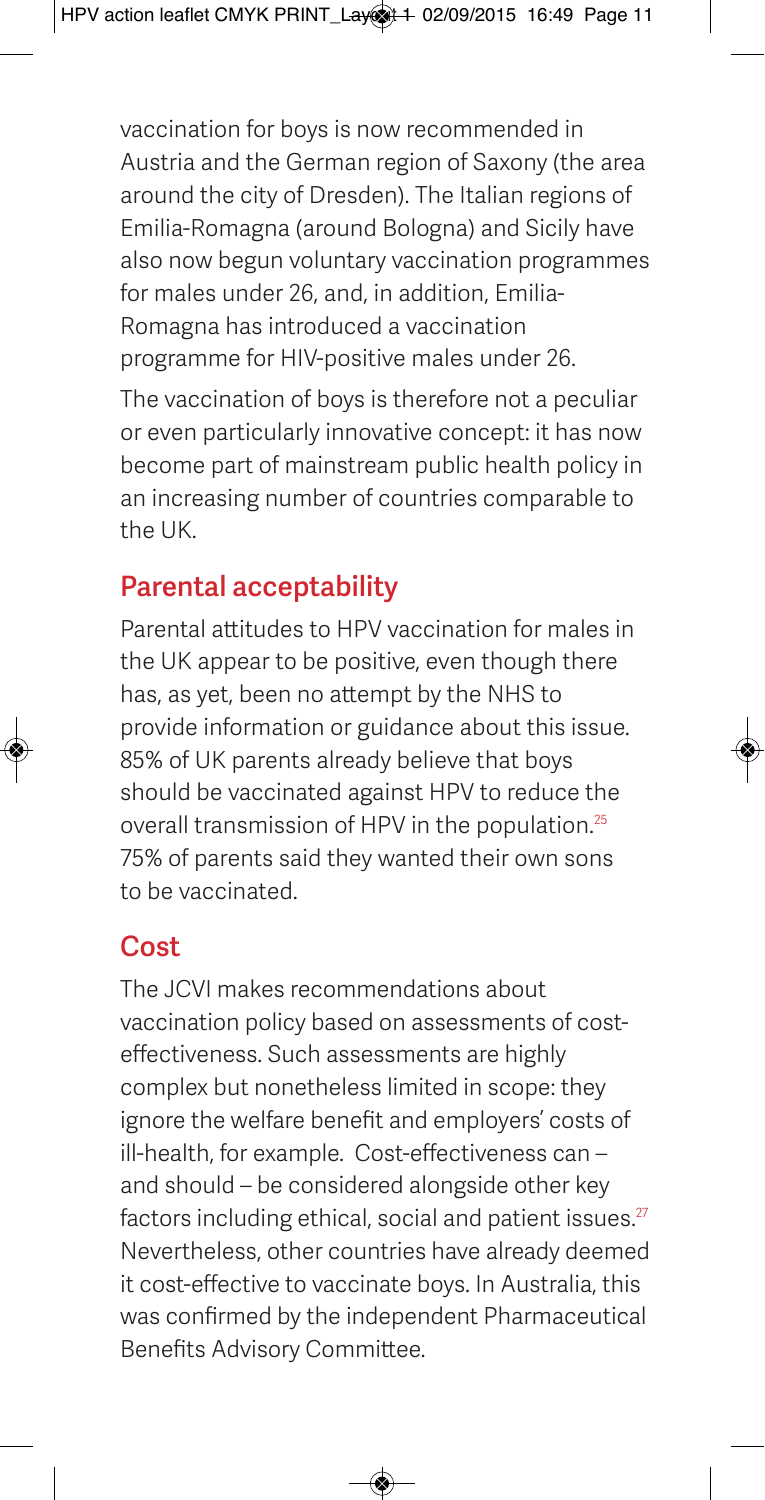The cost of extending the vaccination programme to boys in the UK would be relatively modest, especially now that two doses of the vaccine are required instead of three. HPV Action estimates the additional cost as being in the region of £20-  $22m$  a year. $28$ 

This amount has to be set against the costs of treatment for HPV-related diseases. The cost of treating anogenital warts alone is an estimated £58.44 million a year in the UK.<sup>29</sup> Men make up about 55% of warts cases, so the approximate cost of treating just male warts is over £32 million a year. The costs of treating oropharyngeal cancer have been rising sharply in recent years as the incidence has increased, mainly because of HPV. Between 2006/7 and 2010/11, the secondary care costs alone increased from an estimated £17.21 million a year to £30.32 million, a rise of 76%.<sup>30</sup>

The cost of treating each case of invasive anal cancer from referral through to either completion of follow-up or death has been estimated at £16,473 in England; $31$  the total cost of treating just the 414 men diagnosed with anal cancer in 2011 will therefore be in the region of £6.8 million. The cost of treating RRP has been estimated at £4 million a year in the UK.<sup>32</sup>

A study of the cost of treating nine major HPVrelated diseases (the different cancers, anogenital warts and RRP) in Italy produced an estimate of almost  $\epsilon$ 530 (£455) million a year<sup>33</sup>; a study of the economic burden of HPV-related cancers in France estimated the cost to be about €240 (£161) million.<sup>34</sup>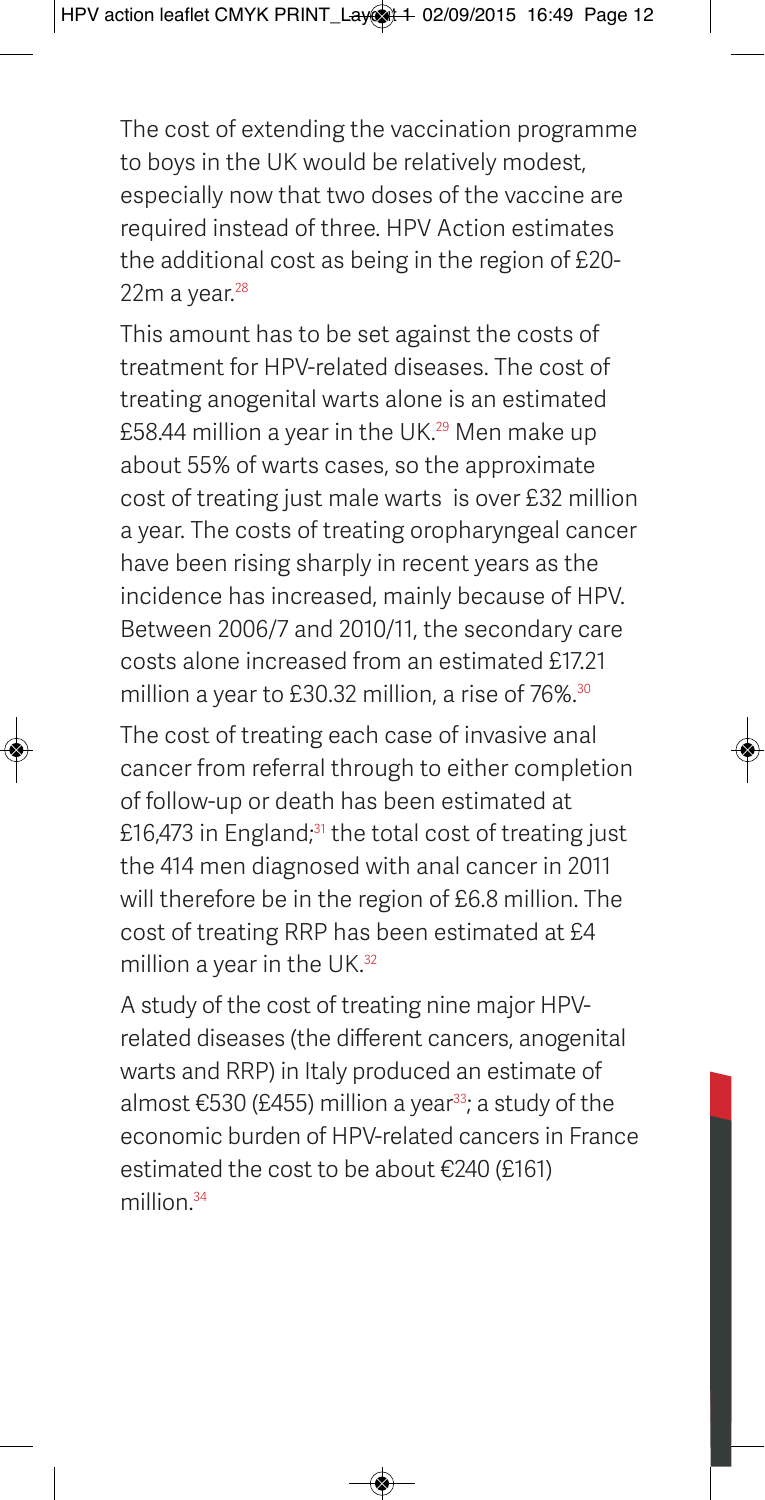## **Timescale**

The JCVI's current examination of whether to vaccinate all adolescent boys began in 2013. It was originally envisaged that the JCVI would make a recommendation to the Department of Health in 2015. In 2014, it announced that a decision would be delayed until 2017 to enable the completion of modelling work. The Independent Cancer Taskforce suggested that, even if the JCVI decides in 2017 to vaccinate boys, implementation would not begin before 2020.<sup>35</sup> This very long timescale is of great concern as, each year, it leaves a cohort of about 400,000 boys unvaccinated and at risk of a range of HPV-related diseases, including cancer and anogenital warts.

HPV Action believes that the decision-making process must be accelerated and that genderneutral vaccination should be rolled out nationally as soon as possible.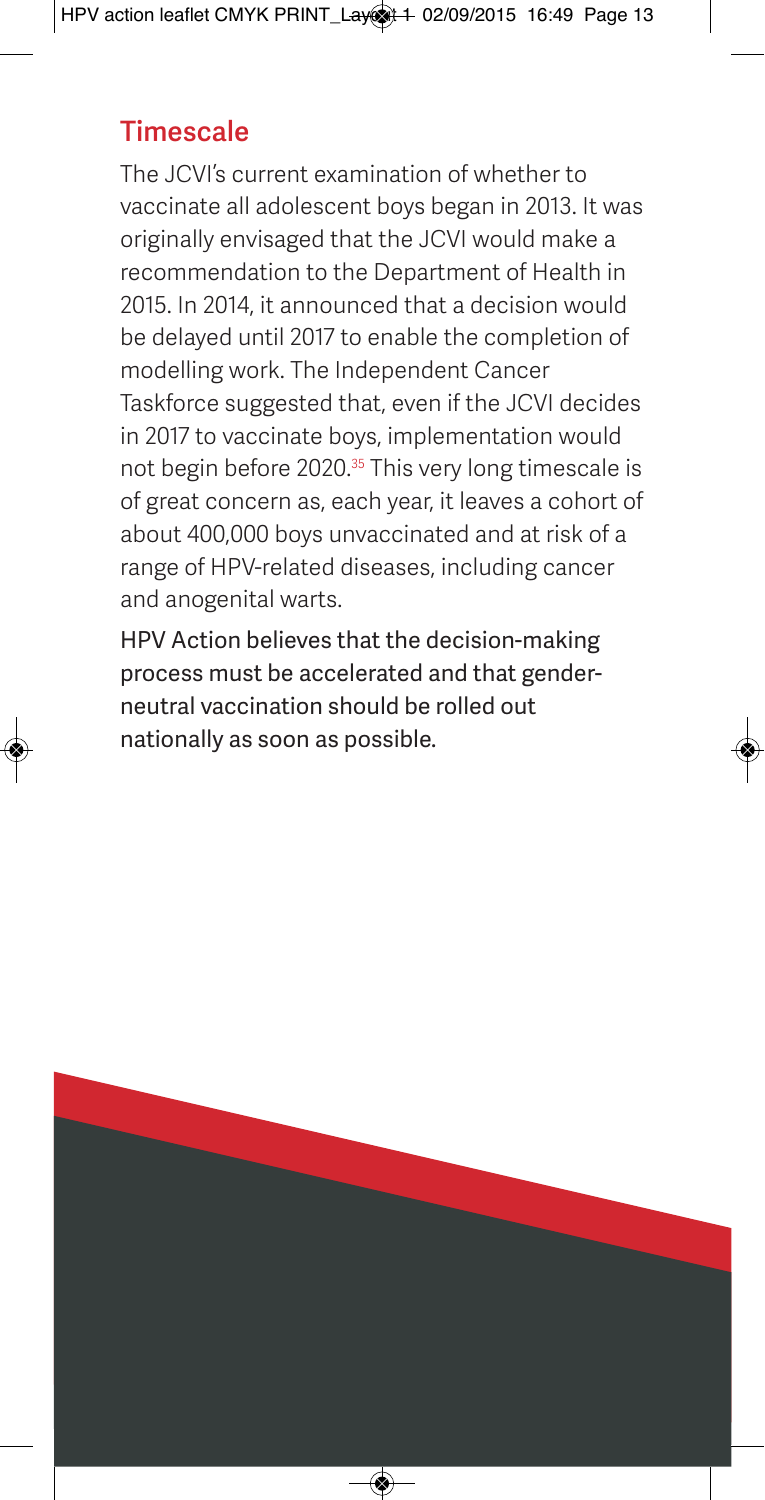#### **References**

1. Cancer Research UK, Evidence to *The Scottish Parliament Public Petitions Committee: PE1477 Gender neutral HPV vaccination* (9 August 2013).

[http://www.scottish.parliament.uk/S4\\_PublicPetitionsC](http://www.scottish.parliament.uk/S4_PublicPetitionsCommittee/General%20Documents/PE1477_C_Cancer_Research_UK_09.08.13.pdf) ommittee/General%20Documents/PE1477\_C\_Cancer\_ Research UK 09.08.13.pdf (accessed 2 July 2015).

 $2$  Luyten J, Engelen B, Beutels P. The Sexual Ethics of HPV Vaccination for Boys. HEC Forum 2014;26:27-42..

3. NCIRS, *Human papillomavirus (HPV) vaccines for Australians: Information for Immunisation Providers: Factsheet* (March 2013).

[http://www.ncirs.edu.au/immunisation/fac](http://www.ncirs.edu.au/immunisation/fact-sheets/hpv-human-papillomavirus-fact-sheet.pdf)t[sheets/hpv-human-papillomavirus-fact-sheet.pdf](http://www.ncirs.edu.au/immunisation/fact-sheets/hpv-human-papillomavirus-fact-sheet.pdf) (accessed 2 July 2015).

4. HPV Action, *HPV Action estimates disease burden caused by HPV*. [http://www.hpvaction.org/news/hp](http://www.hpvaction.org/news/hpv-action-estimates-disease-burden-caused-by-hpv)v[action-estimates-disease-burden-caused-by-hpv](http://www.hpvaction.org/news/hpvaction-estimates-disease-burden-caused-by-hpv) (accessed 17 July 2015).

5. Cancer Research UK data.

[http://www.cancerresearchuk.org/he](http://www.cancerresearchuk.org/health-professional/cancer-statistics/statistics-by-cancer-typ)alth[professional/cancer-statistics/statistics-by-](http://www.cancerresearchuk.org/health-professional/cancer-statistics/statistics-by-cancer-typ)[cancer-typ](http://www.cancerresearchuk.org/health-professional/cancer-statistics/statistics-by-cancer-type/anal-cancer/incidence#heading-Two) e/anal-cancer/incidence#heading-Two (accessed 16 July 2015).

<sup>6.</sup> Giuliano A, Nyitray A, Kreimer A, Campbell C, EUROGIN 2014 roadmap: Differences in human papillomavirus infection natural history, transmission and human papillomavirus-related cancer incidence by gender and anatomic site of infection. *International Journal of Cancer* 2014.

[http://www.eurogin.com/Eurogin\\_2014\\_Roadmap\\_IJC.p](http://www.eurogin.com/Eurogin_2014_Roadmap_IJC.pdf) df (accessed 17 July 2015).

7. Stanley M. Vaccinate boys too. *Nature* 2012;488: S10.

8. Louie K, Mehanna H, Sasieni P, Trends in head and neck cancers in England from 1995 to 2011 and projections up to 2025. *Oral Oncology* 2015;51(4):341-8.

9. Public Health England, *Annual HPV vaccine coverage in England: 2013-14*.

[https://www.gov.uk/government/statistics/annual-hp](https://www.gov.uk/government/statistics/annual-hpv-vaccine-coverage-2013-to-2014-by-pct-local-authority-a)v[vaccine-coverage-2013-to-2014-by-pct-local-authority-a](https://www.gov.uk/government/statistics/annual-hpvvaccine-coverage-2013-to-2014-by-pct-local-authority-and-area-team) nd-area-team (accessed 1 July 2015).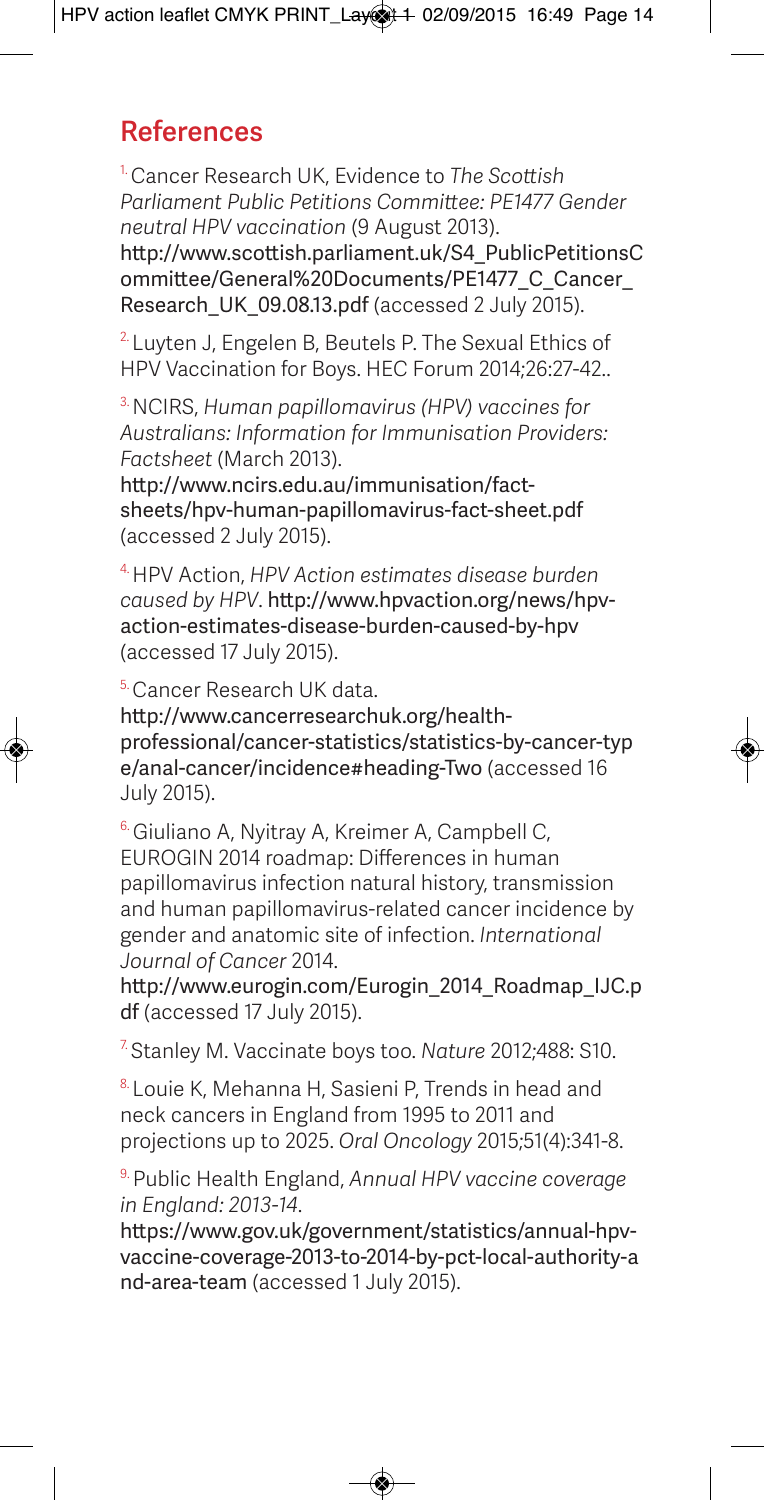<sup>10.</sup> Drolet M, Bénard É, Boily M-C, Ali H et al, Populationlevel impact and herd effects following human papillomas vaccination programmes: a systematic review and meta-analysis. *Lancet* 2015;15(5):565-80

11. Sandø N, Kofoed K, Zachariae C, Fouchard J, A reduced national incidence of anogenital warts in young Danish men and women after introduction of a national quadrivalent human papillomavirus vaccination programme for young women -- An ecological study. *Acta dermato-venereologica* 2014;94(3):288-92.

<sup>12.</sup> Mercer C, Tanton C, Prah P, Erens B, et al, Changes in sexual attitudes and lifestyles in Britain through the life course and over time: findings from the National Surveys of Sexual Attitudes and Lifestyles (Natsal). *Lancet* 2013;382(9907):1781-94.

13. Public Health England, *Annual HPV vaccine coverage 2013 to 2014: by PCT, local authority and area team*. [https://www.gov.uk/government/statistics/annual-hp](https://www.gov.uk/government/statistics/annual-hpv-vaccine-coverage-2013-to-2014-by-pct-local-authority-a)v[vaccine-coverage-2013-to-2014-by-pct-local-authority-a](https://www.gov.uk/government/statistics/annual-hpvvaccine-coverage-2013-to-2014-by-pct-local-authority-and-area-team) nd-area-team (accessed 25 August 2015).

<sup>14.</sup> Sadler L, Roberts S, Hampal G, McManus D, et al, Comparing risk behaviours of human papillomavirusvaccinated and non-vaccinated women. *Journal of Family Planning and Reproductive Health Care* 2015;doi:10.1136/jfprhc-2014-100896.

<sup>15.</sup> European Centre for Disease Prevention and Control, *Introduction of HPV vaccines in EU countries – an update*. Stockholm: ECDC; 2012.

<sup>16.</sup> Mercer C, Tanton C, Prah P, Erens B, et al, op cit.

<sup>17.</sup> Hanley S, Yoshioka E, Ito Y, Kishi R, HPV vaccination crisis in Japan. *Lancet* 2015;385(9987):2571.

18. Zou H, Tabrizi S, Grulich A, Garland S, et al, Early acquisition of anogenital human papillomavirus among teenage men who have sex with men *Journal of Infectious Diseases* 2014;209:642-651

<sup>19.</sup> Zou H, Tabrizi S, Grulich A, Hocking J, et al, Sitespecific human papillomavirus infection in adolescent men who have sex with men (HYPER): an observational cohort study La*ncet Infectious Diseases* 2015;15:65-73.

20. Guasp A, *Gay and Bisexual Men's Health Survey*. Stonewall; London, 2012.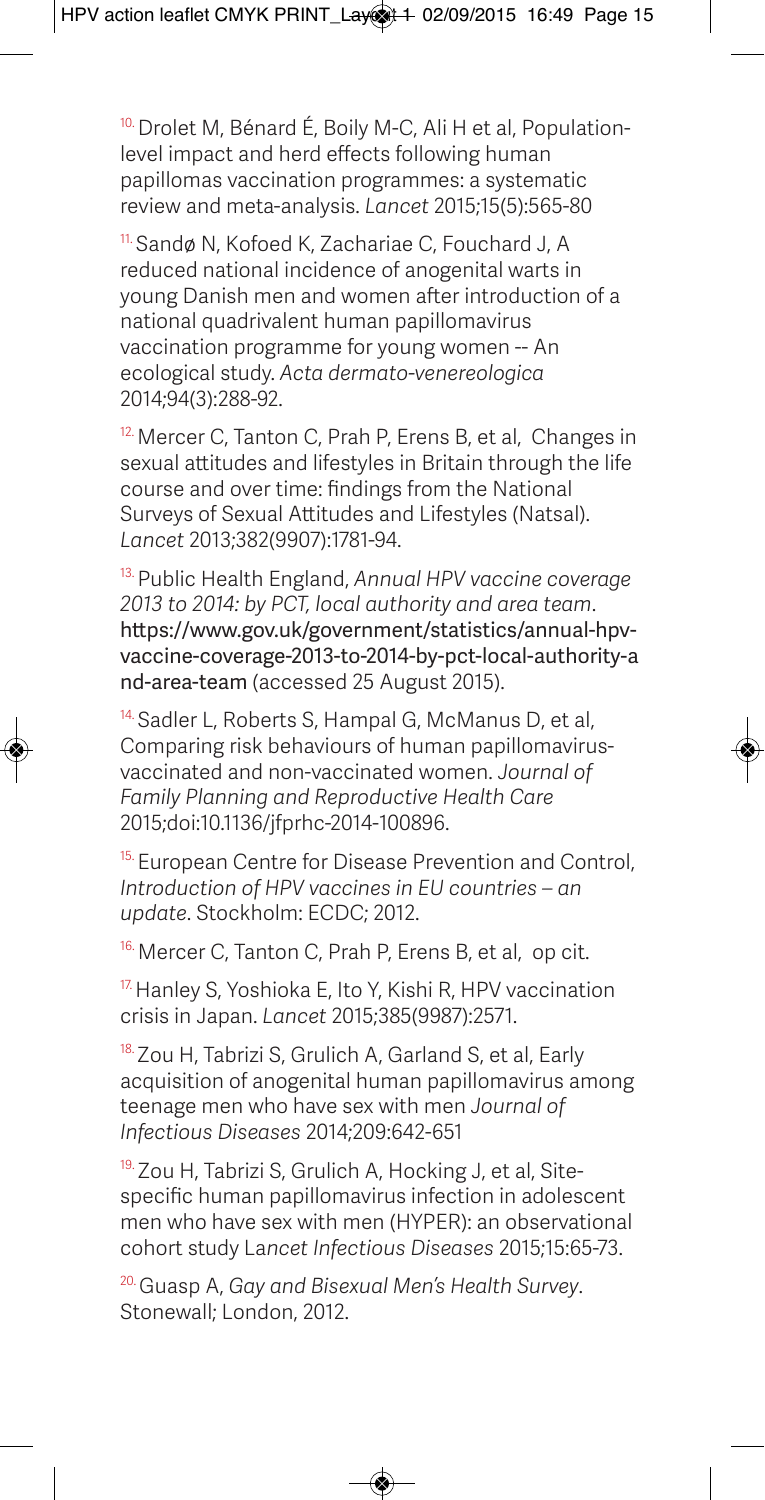<sup>21.</sup> Clarke E, Burtenshaw C, Goddard M, Patel R, Genitourinary medicine clinics may not see young men who have sex with men before they become infected with human papillomavirus (HPV), *BMJ* 2014;349:g5215 doi: 10.1136/bmj.g5215.

22. Yin Z, Brown A, Hughes G, Nardone A, et al, *HIV in the United Kingdom 2014 Report: data to end 2013*. November 2014. Public Health England, London.

<sup>23.</sup> Giuliano A, Palefsky J, Goldstone S, Moreira E, et al. Efficacy of quadrivalent HPV Vaccine against HPV infection and disease in males. *New England Journal of Medicine* 2011;364:401-411

<sup>24.</sup> Luyten J, Engelen B, Beutels P, The Sexual Ethics of HPV Vaccination for Boys. HEC Forum 2014(26):27-42.

25. Mortensen GL, Adam M, Idtaleb L, Parental attitudes towards male human papillomavirus vaccination: a pan-European cross-sectional survey. *BMC Public Health* 2015(15):624. doi:10.1186/s12889-015-1863-6.

<sup>26.</sup> Newman P, Lacombe-Duncan A, Human Papilloma Vaccination for Men: Advancing Policy and Practice. *Future Virology* 2014;9(12):1033-1047.

<sup>27.</sup> Siebert U, Sroczynski G, Baker P, Borget I, et al, Framework for Evidence Assessment Based on Grade and Application to HPV Vaccination in Males in the European Health Care Context. *Value in Health* 2013;16(7):A327.

28. HPV Action, *HPV Action estimates the cost of vaccinating boys*.

<http://www.hpvaction.org/news/previous/2> (accessed 17 July 2015).

<sup>29.</sup> Coles V, Chapman R, Lanitis T, Carroll S, The costs of managing genital warts in the UK by devolved nation: England, Scotland, Wales and Northern Ireland. 2015. *International Journal of STDs and AIDS* 2015 doi:10.1177/0956462415573121.

<sup>30.</sup> Keeping S, Tempest M, Stephens S, Naylor N, et al, *Trends in Secondary Care Costs for Treatment of Head and Neck Cancer in England*.

[http://www.ispor.org/research\\_pdfs/48/pdffiles/PCN83.](http://www.ispor.org/research_pdfs/48/pdffiles/PCN83.pdf) pdf (accessed 25 August 2015).

<sup>31.</sup> Keeping S, Tempest M, Stephens S, Carroll S, et al, The cost of anal cancer in England: retrospective hospital data analysis and Markov model. *BMC Public Health 2014*(14):1123. doi: 10.1186/1471-2458-14-1123.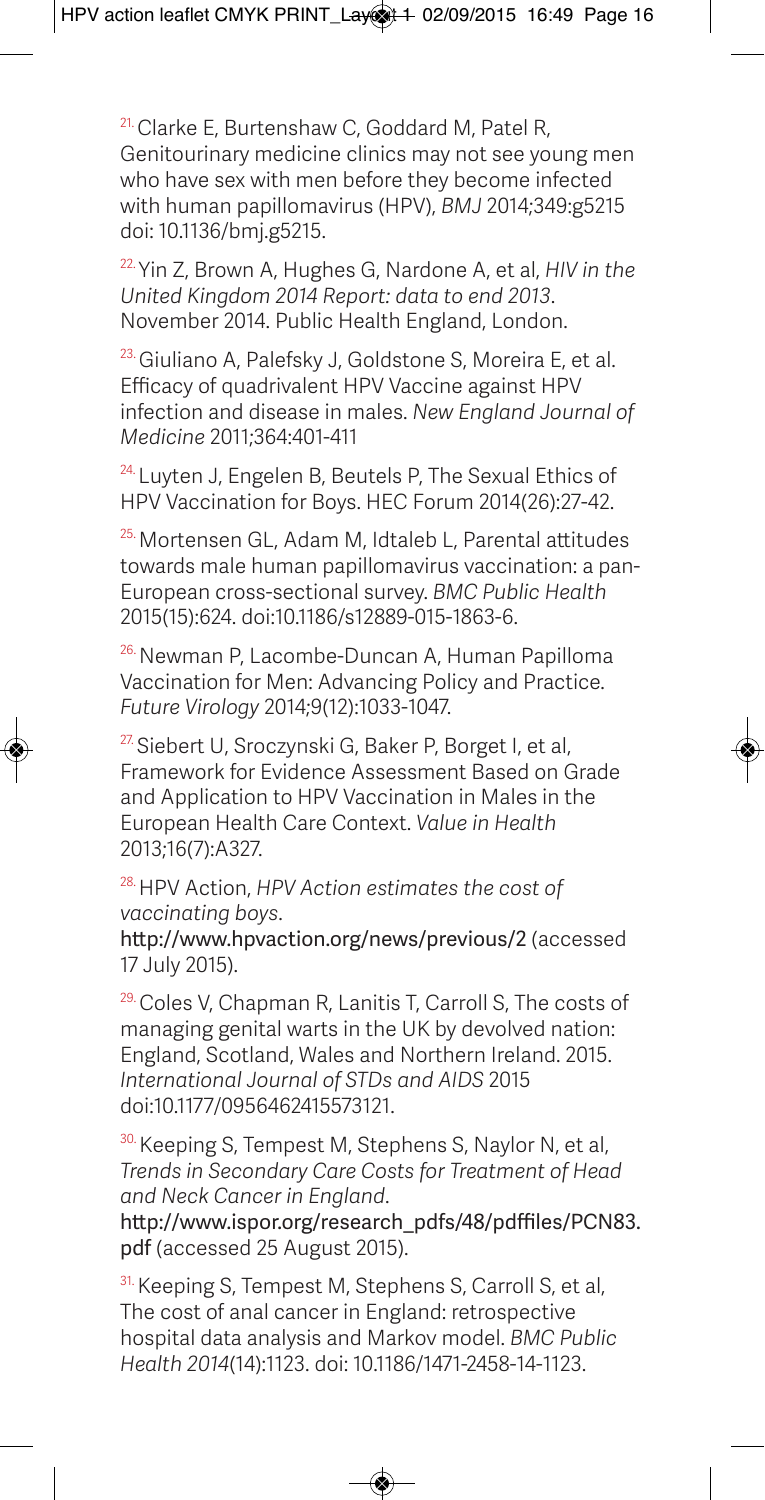<sup>32.</sup> Donne A.J., Clarke R. Recurrent respiratory papillomatosis: an uncommon but potentially devastating effect of human papillomavirus in children. *International Journal of STD and AIDS* 2010; 21:381-385.

33. Baio G, Capone A, Marcellusi A, et al. Economic Burden of Human Papillomavirus-Related Diseases in Italy. *PLoS ONE* 2012; 7(11):e49699 doi:10.1371/journal.pone.0049699.

34. Borget I, Abramowitz L, Mathevet P, Economic burden of HPV-related cancers in France. *Vaccine* 2011; 29:5245- 5249.

35. The Independent Cancer Taskforce, *Achieving World-Class Cancer Outcomes: A strategy for England, 2015-2020* (2015)

[http://www.cancerresearchuk.org/sites/default/files/ac](http://www.cancerresearchuk.org/sites/default/files/achieving_world-class_cancer_outcomes_-_a_strategy_for_england_2015-2020.pdf) hieving\_world-class\_cancer\_outcomes\_-

a\_strategy\_for\_england\_2015-2020.pdf (accessed 25 August 2015).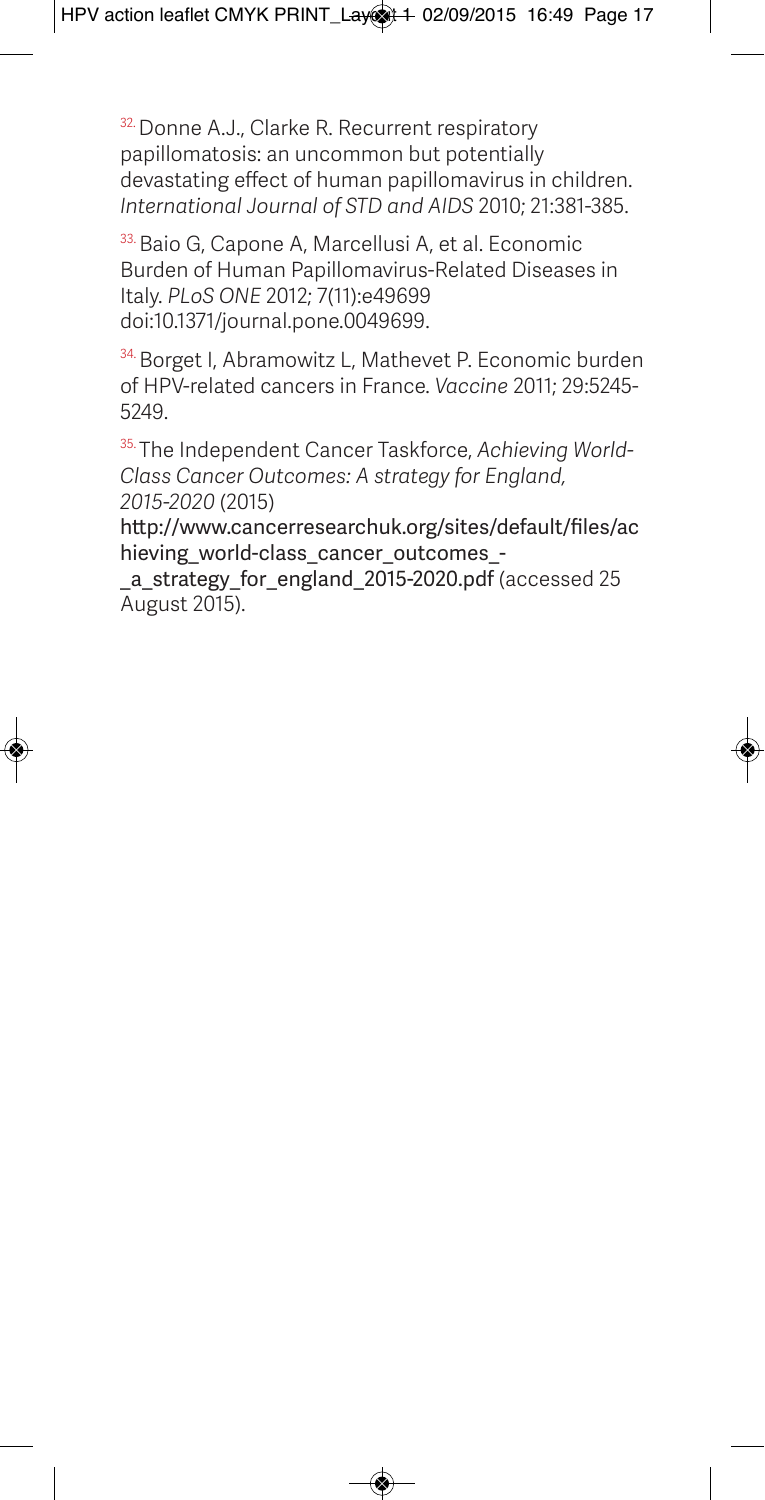## **About HPV Action**

HPV Action (HPVA) is a collaborative partnership of 40 patient, professional and other organisations that are working to reduce the health burden of HPV through the introduction of gender-neutral vaccination. This means that all boys and girls will be routinely offered vaccination against HPV at the age of 12/13.

HPV Action's members are:

*British Association for Sexual Health and HIV, British Dental Association, British Dental Health Foundation, British Federation against Sexually Transmitted Infections, British Society of Dental Hygiene and Therapy, Brook, Cancer Focus Northern Ireland, Children's HIV Association of the UK & Ireland (CHIVA), ENT UK, European Men's Health Forum, Faculty of Public Health, Faculty of Sexual and Reproductive Healthcare, Family Planning Association, GMFA (Gay Men's Health Charity), HPV and Anal Cancer Foundation, Let's Talk About Mouth Cancer, London Cancer Alliance, London Friend, MEDFASH (Medical Foundation for HIV and Sexual Health), Men's Health Forum (England and Wales), Men's Health Forum in Ireland, Mouth Cancer Foundation, National Aids Manual, National Union of Students, Northern Head and Neck Cancer Fund, Oral Cancer Foundation (USA), Primary Care Urology Society, Reproductive Health Matters, Royal College of Obstetricians and Gynaecologists, Royal Society for Public Health, The School and Public Health Nurses Association, Sexpression:UK, Society of Sexual Health Advisers, Stonewall, The Swallows Head and Neck Cancer Support Group, Tenovus, Terrence Higgins Trust, Throat Cancer Foundation, The Urology Foundation, Wellbeing of Women*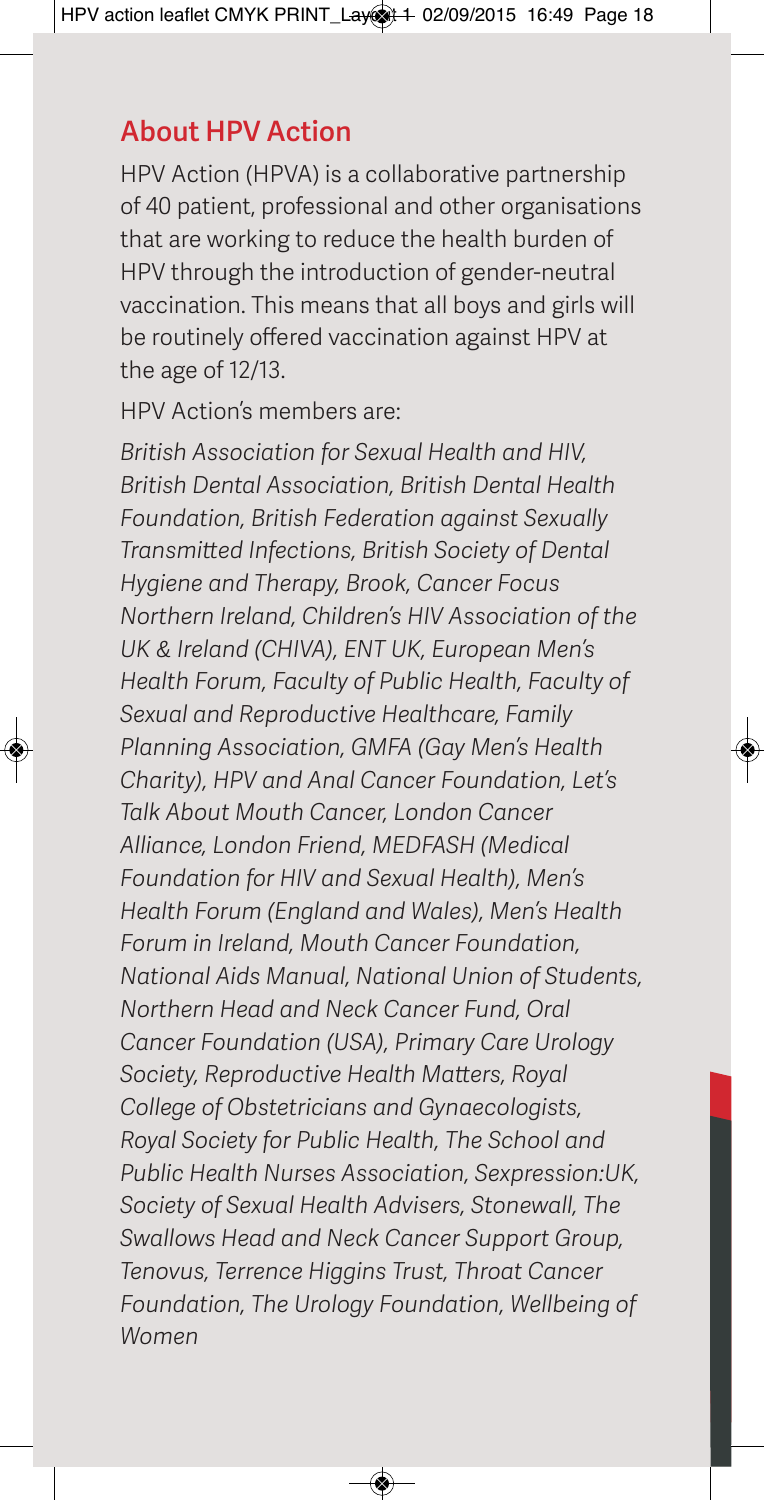**HPV Action is supported, financially and in-kind, by its own members and receives no commercial sponsorship.**